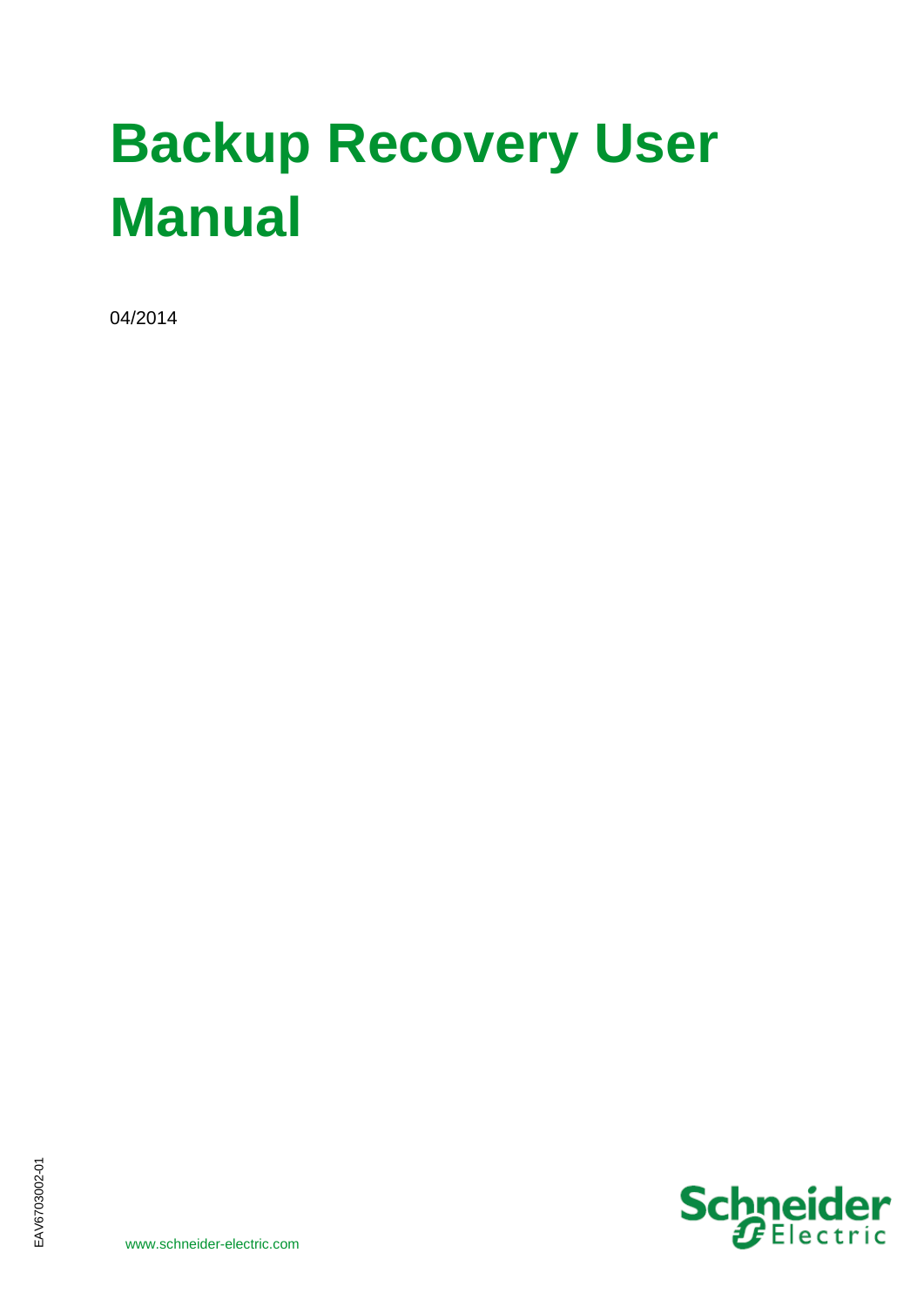The information provided in this documentation contains general descriptions and/or technical characteristics of the performance of the products contained herein. This documentation is not intended as a substitute for and is not to be used for determining suitability or reliability of these products for specific user applications. It is the duty of any such user or integrator to perform the appropriate and complete risk analysis, evaluation and testing of the products with respect to the relevant specific application or use thereof. Neither Schneider Electric nor any of its affiliates or subsidiaries shall be responsible or liable for misuse of the information contained herein. If you have any suggestions for improvements or amendments or have found errors in this publication, please notify us.

No part of this document may be reproduced in any form or by any means, electronic or mechanical, including photocopying, without express written permission of Schneider Electric.

All pertinent state, regional, and local safety regulations must be observed when installing and using this product. For reasons of safety and to help ensure compliance with documented system data, only the manufacturer should perform repairs to components.

When devices are used for applications with technical safety requirements, the relevant instructions must be followed. Failure to use Schneider Electric software or approved software with our hardware products may result in injury, harm, or improper operating results.

Failure to observe this information can result in injury or equipment damage.

© 2014 Schneider Electric. All rights reserved.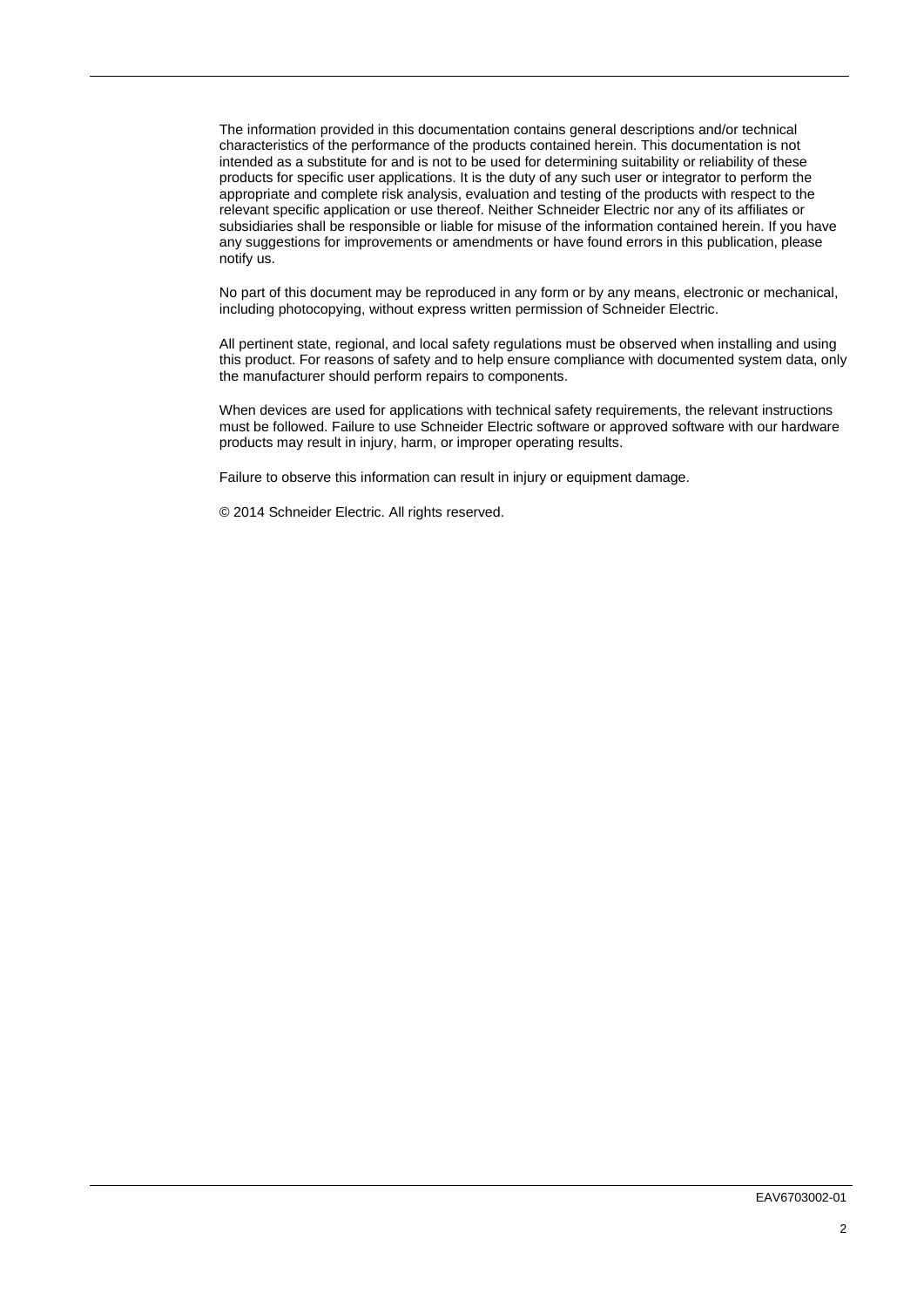## **About the Book**

## **At a Glance**

#### **Document Scope**

This manual is used to:

- Backup and recover the system of MAGELIS GTU boxes.
- Read and write complete CFast or SD card from/to an image file.

#### **Validity Note**

For MAGELIS G5U Open Box, the original system is included in the backup and recovery DVD, delivered with MAGELIS product.

#### **Product Related Information**

| <b>NOTICE</b>                                                       |
|---------------------------------------------------------------------|
| <b>RISK OF MALFUNCTION</b>                                          |
| Start the software only once.                                       |
| Failure to follow these instructions can result in equipment damage |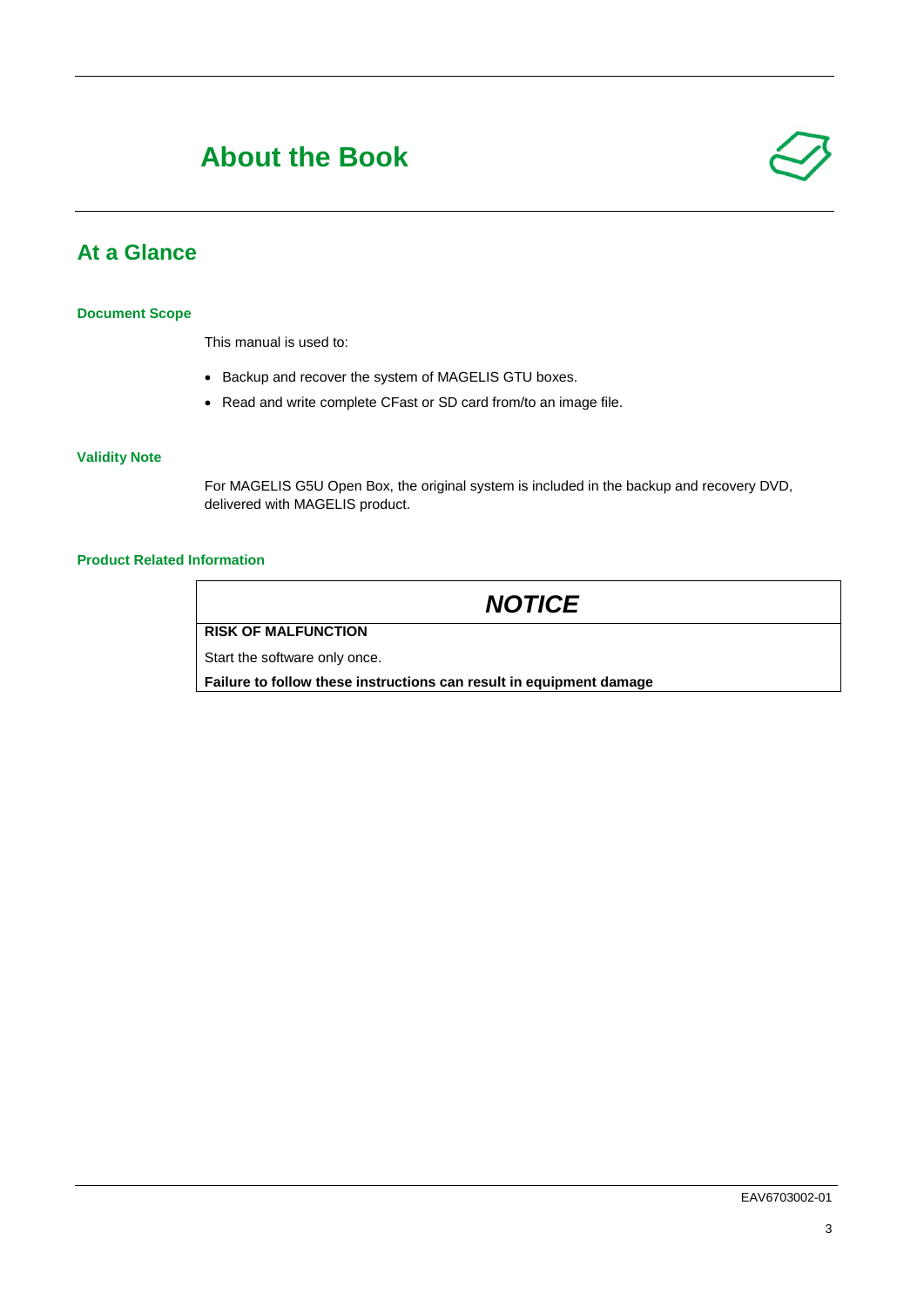# **Safety Information**

## **Important Information**

#### **NOTICE**

Read these instructions carefully, and look at the equipment to become familiar with the device before trying to install, operate, or maintain it. The following special messages may appear throughout this documentation or on the equipment to warn of potential hazards or to call attention to information that clarifies or simplifies a procedure.



The addition of this symbol to a Danger or Warning safety label indicates that an electrical hazard exists, which will result in personal injury if the instructions are not followed.



This is the safety alert symbol. It is used to alert you to potential personal injury hazards. Obey all safety messages that follow this symbol to avoid possible injury or death.

## **A** DANGER

**DANGER indicates an imminently hazardous situation which, if not avoided, will result in death or serious injury.**



**WARNING indicates a potentially hazardous situation which, if not avoided, can result in death or serious injury.**



**CAUTION indicates a potentially hazardous situation which, if not avoided, can result in minor or moderate injury.**

## *NOTICE*

**NOTICE is used to address practices not related to physical injury.**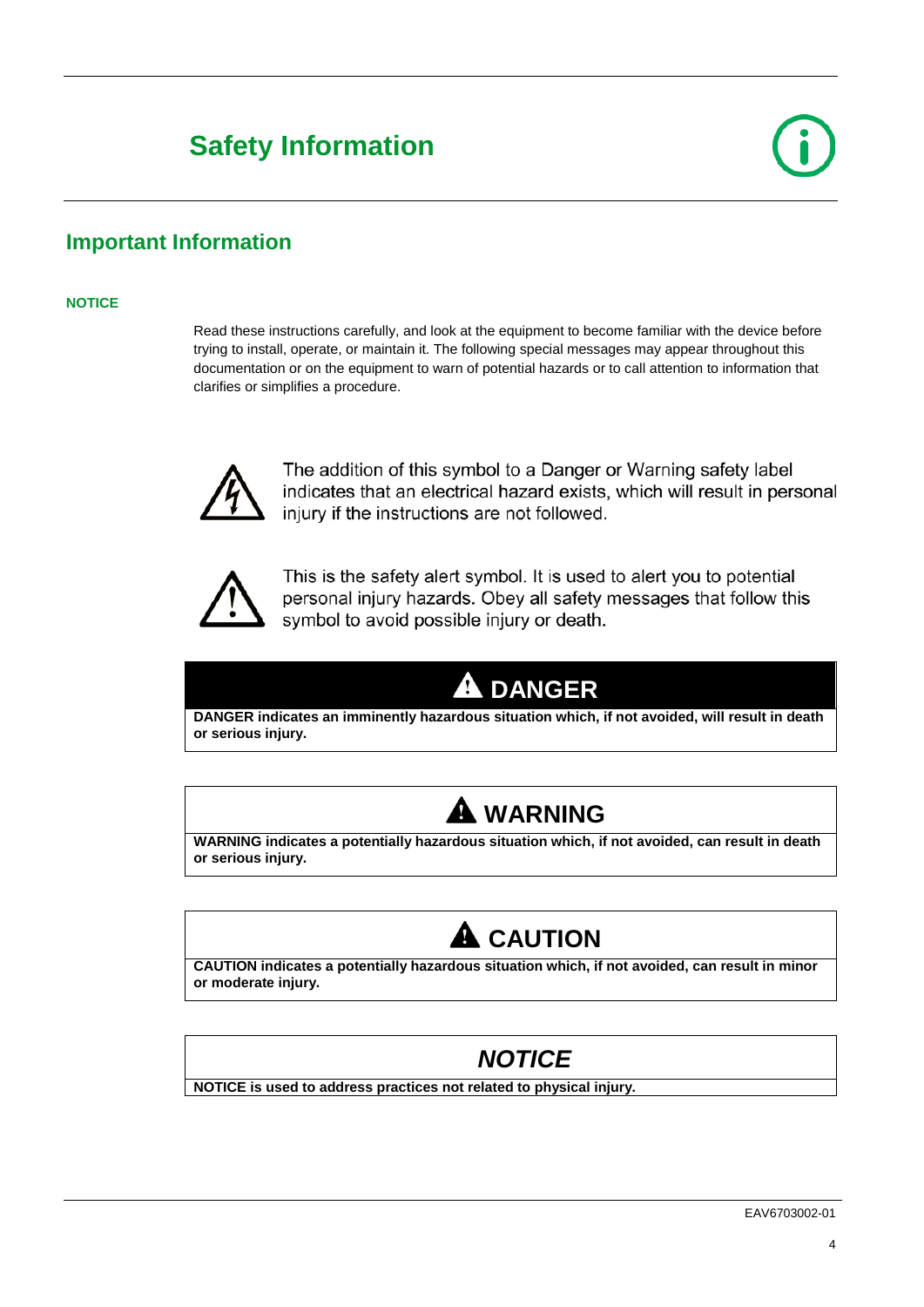#### **PLEASE NOTE**

Electrical equipment should be installed, operated, serviced, and maintained only by qualified personnel. No responsibility is assumed by Schneider Electric for any consequences arising out of the use of this material.

A qualified person is one who has skills and knowledge related to the construction and operation of electrical equipment and its installation, and has received safety training to recognize and avoid the hazards involved.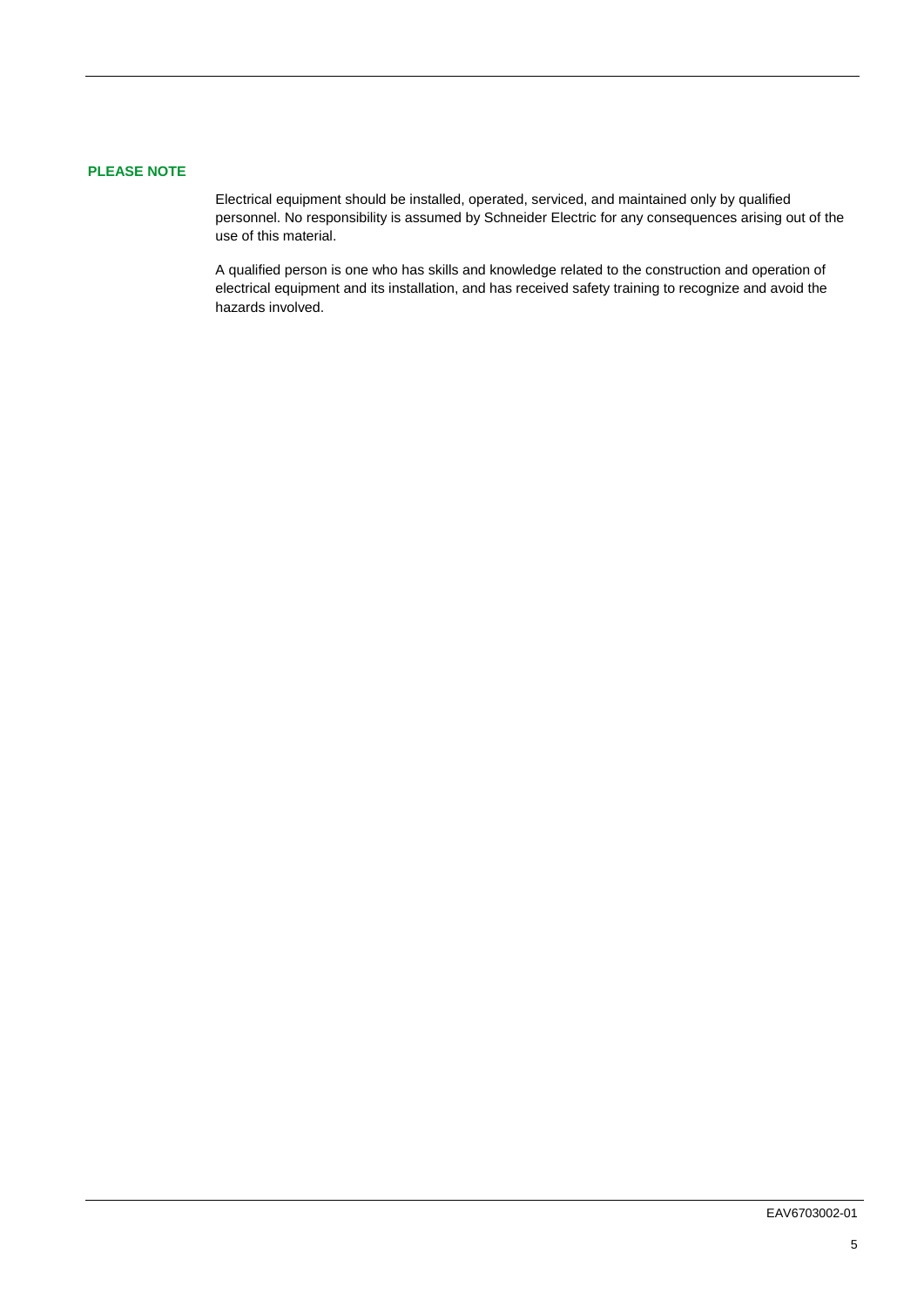#### **Presentation of the Backup Recovery Tool**

#### **Summary**

Use this program to:

- Backup and recover the system of MAGELIS GTU boxes.
- Read and write complete CFast or SD card from/to an image file. The card will be completely saved in one file.

You can compress and verify system image file during the backup operation. For MAGELIS G5U Open Box, the original system is included in the backup and recovery DVD, delivered with MAGELIS product.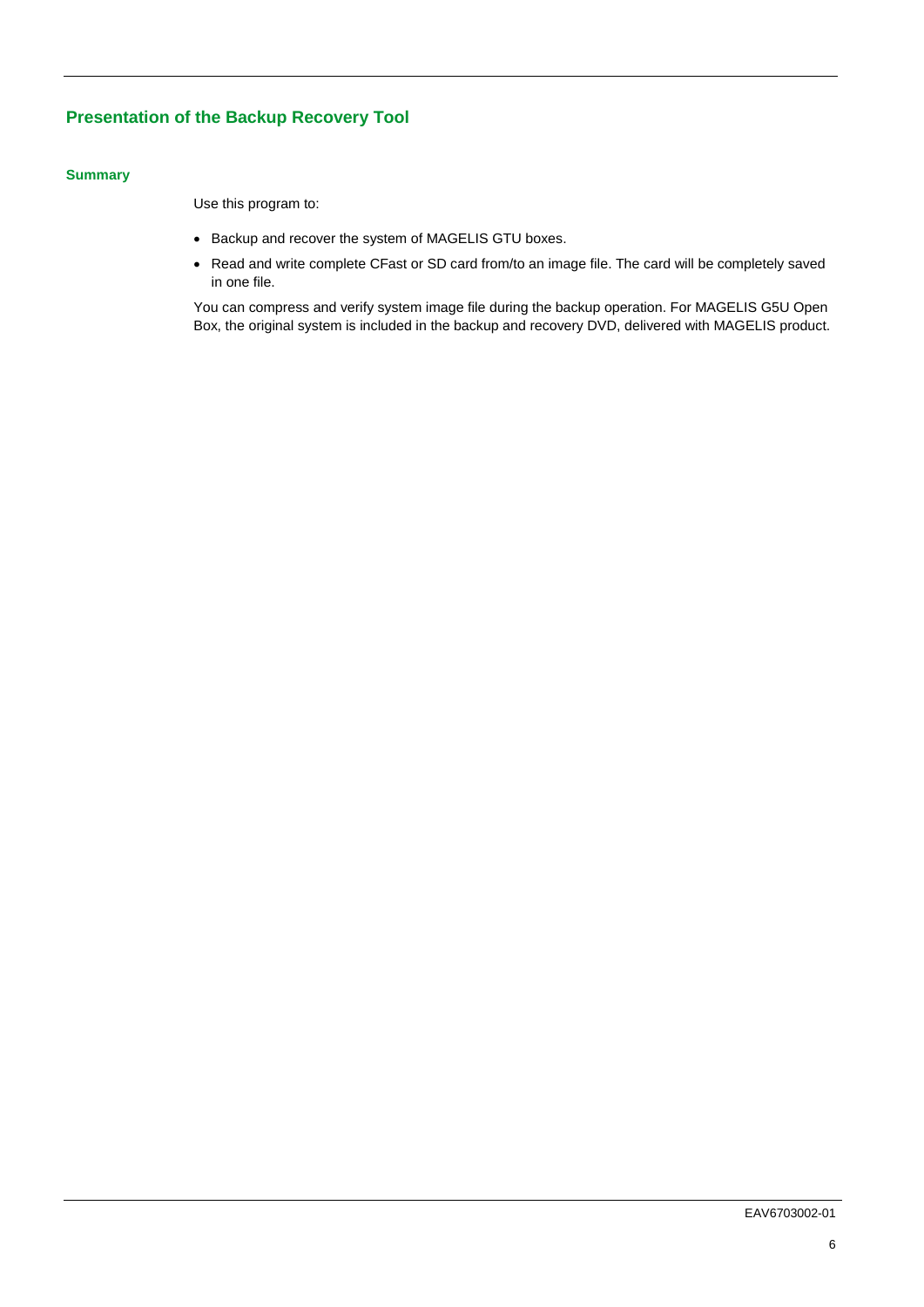## <span id="page-6-0"></span>**Backing Up the System with a PC**

#### **Requirements**

CFast/SD card memory card reader/writer depending of the box model.

Computer running Windows:

- Windows XP (32/64bits)
- Windows 7 (32/64bits)
- Windows 8 (32/64bits)
- Windows Embedded Standard 7 (32/64bits)

#### **Procedure**

To back up the system with a PC, please follow the steps given below:

| <b>Step</b> | <b>Action</b>                                                                          |
|-------------|----------------------------------------------------------------------------------------|
| 1           | Insert the CFast/SD card (from GTU boxes) in the card reader of PC.                    |
| 2           | Launch BackupRecovery available on Backup and Recovery DVD or Start Menu               |
| 3           | Select type of media: CFast/SD card.                                                   |
|             | <b>Backup &amp; Recovery</b><br>Select the drive<br>CFast Card SD Card<br>OK<br>Cancel |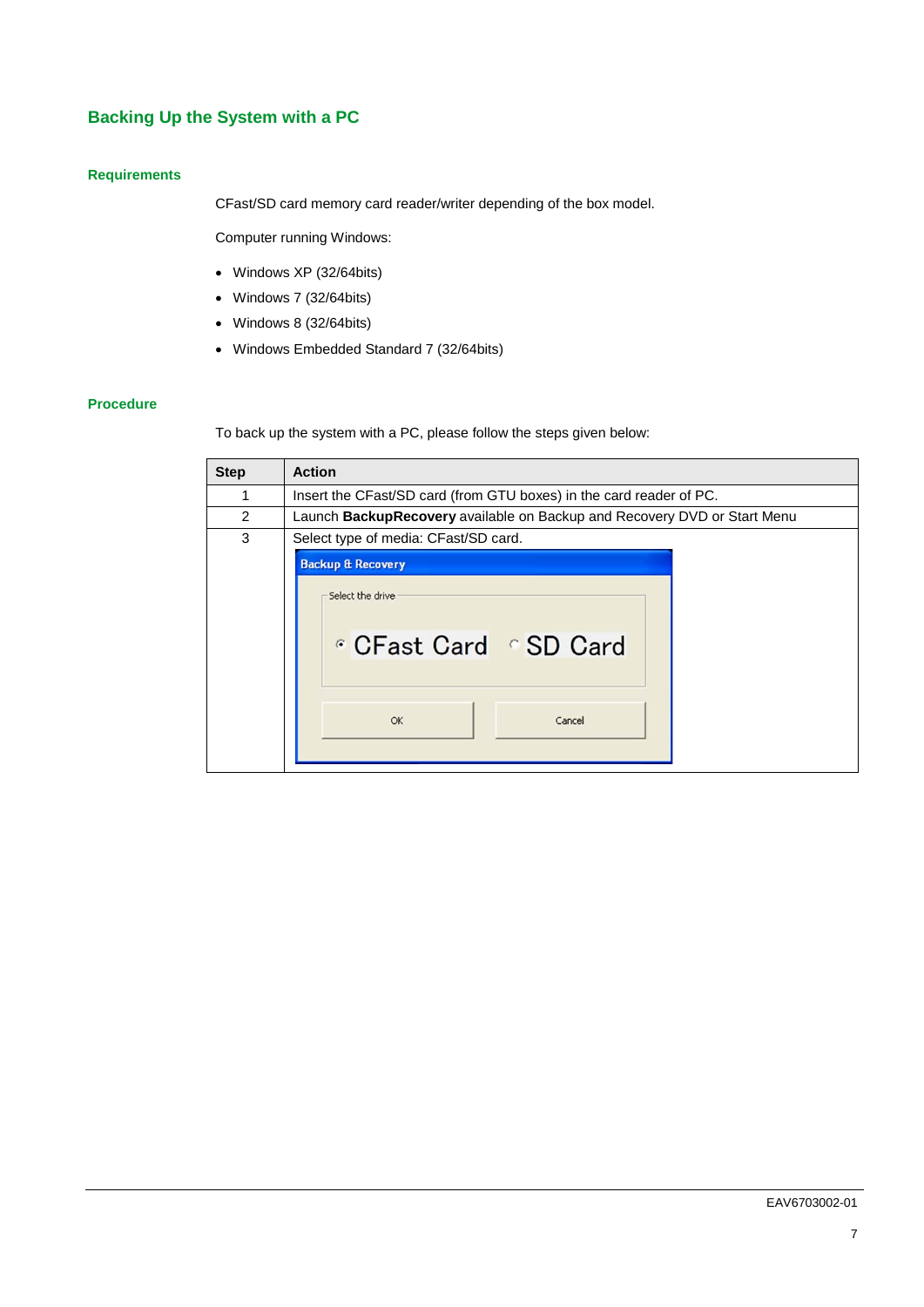| <b>Step</b>    | <b>Action</b>                                                                                              |
|----------------|------------------------------------------------------------------------------------------------------------|
| $\overline{4}$ | In the Backup & Recovery window:                                                                           |
|                | 1. Select the file name and location where to create the Image file.                                       |
|                | 2. Refresh the drive letter by clicking the corresponding button.                                          |
|                | 3. Select the card to be backed up in the dropdown list.                                                   |
|                | 4. Select the Compress and/or Verify check boxes.                                                          |
|                | 5. Click the Backup button.                                                                                |
|                | 6. A bar graph displays the progress. At 100% the backup time is displayed, exit using the<br>Exit button. |
|                | <b>Backup &amp; Recovery</b>                                                                               |
|                | C:\Drive.bin<br>File Name<br>Drive Letter                                                                  |
|                | Unknown (Disk 1)<br>$\overline{\mathbf{v}}$ Compress<br>(Drive Number)                                     |
|                | $\triangledown$ Verify<br>Drive Size<br>14.75GB                                                            |
|                | $0\%$                                                                                                      |
|                | Backup<br>Exit<br>Recovery                                                                                 |
|                | Version 1, 0, 0, 0                                                                                         |
|                |                                                                                                            |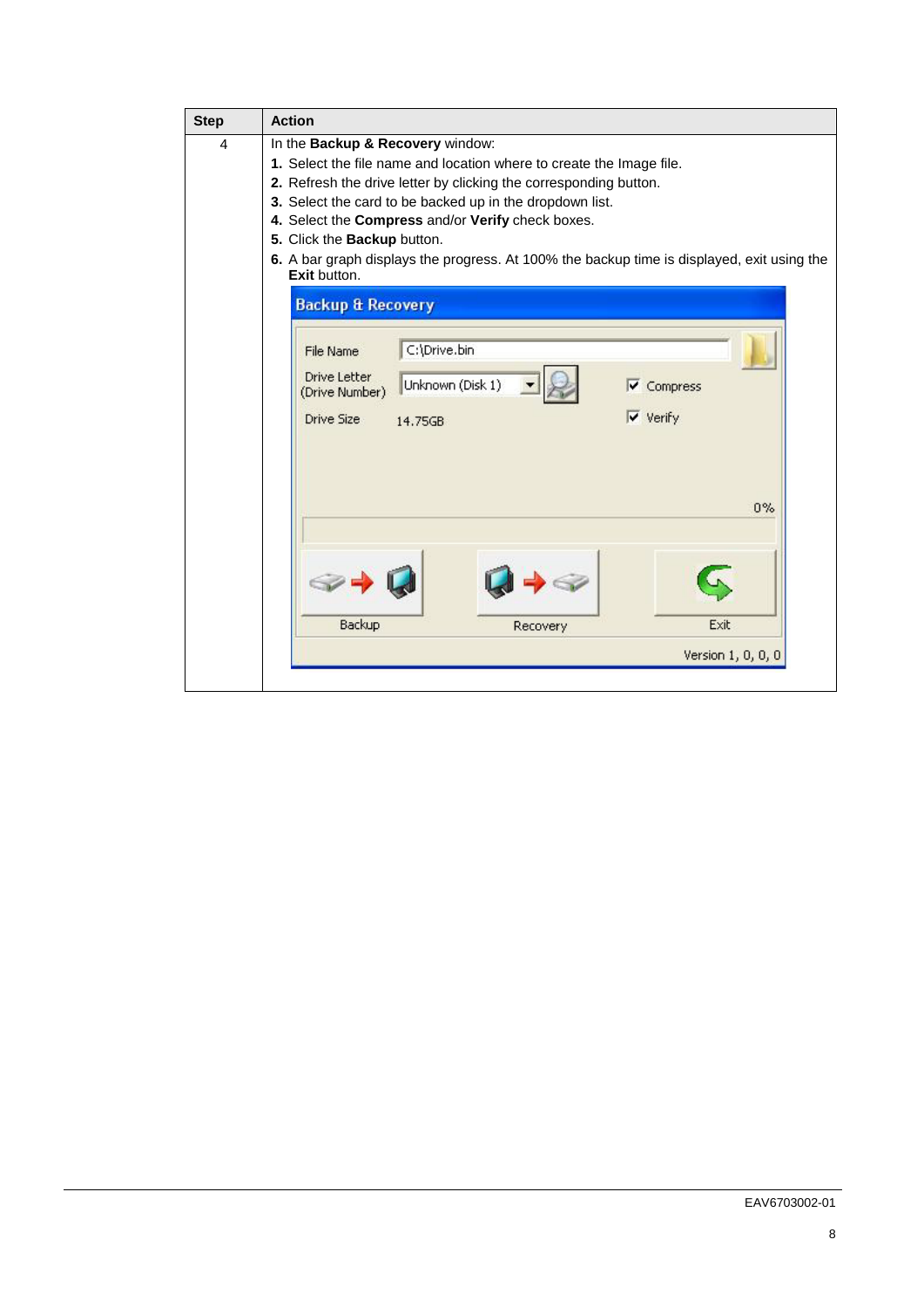### <span id="page-8-0"></span>**Restoring the system with a PC**

#### **Requirements**

CFast /SD card memory card reader/writer depending of the box model.

Computer running Windows:

- Windows XP (32/64bits)
- Windows 7 (32/64bits)
- Windows 8 (32/64bits)
- Windows Embedded Standard 7 (32/64bits)

#### **Procedure**

To recover the system with a PC, please follow the steps given below:

| <b>Step</b> | <b>Action</b>                                                                          |
|-------------|----------------------------------------------------------------------------------------|
| 1           | Insert the target CFast/SD card in the card reader of PC.                              |
| 2           | Launch BackupRecovery available on Backup and Recovery DVD or Start Menu               |
| 3           | Select type of media: CFast/SD card.                                                   |
|             | <b>Backup &amp; Recovery</b><br>Select the drive<br>CFast Card SD Card<br>OK<br>Cancel |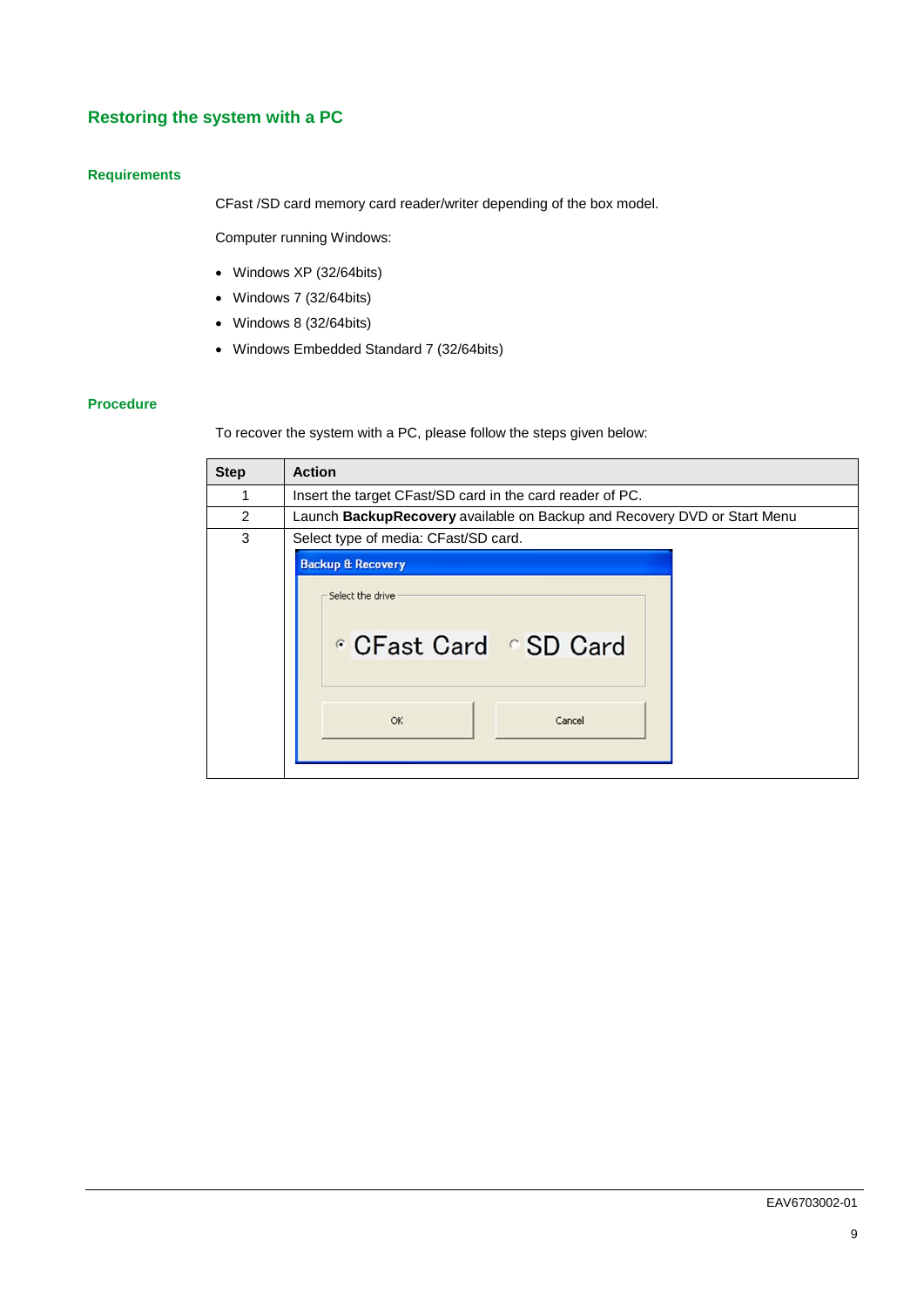| <b>Step</b> | <b>Action</b>                                                                                                                                                                                                                                                                                                                                                                             |
|-------------|-------------------------------------------------------------------------------------------------------------------------------------------------------------------------------------------------------------------------------------------------------------------------------------------------------------------------------------------------------------------------------------------|
| 4           | In the Backup & Recovery window:<br>1. Select the file name and location where the source system to recover is located.<br>2. Refresh the drive letter clicking the corresponding button.<br>3. Select the CFast /SD card to be recovered.<br>4. Click the Recovery button.<br>5. A bar graph displays the progress. At 100% the backup time is displayed, exit using the<br>Exit button. |
|             | <b>Backup &amp; Recovery</b><br>C:\Drive.bin<br>File Name<br>Drive Letter<br>Unknown (Disk 1)<br>$\triangledown$ Compress<br>(Drive Number)<br>$\overline{\mathsf{v}}$ Verify<br>Drive Size<br>14.75GB                                                                                                                                                                                    |
|             | $0\%$<br>Backup<br>Exit<br>Recovery<br>Version 1, 0, 0, 0                                                                                                                                                                                                                                                                                                                                 |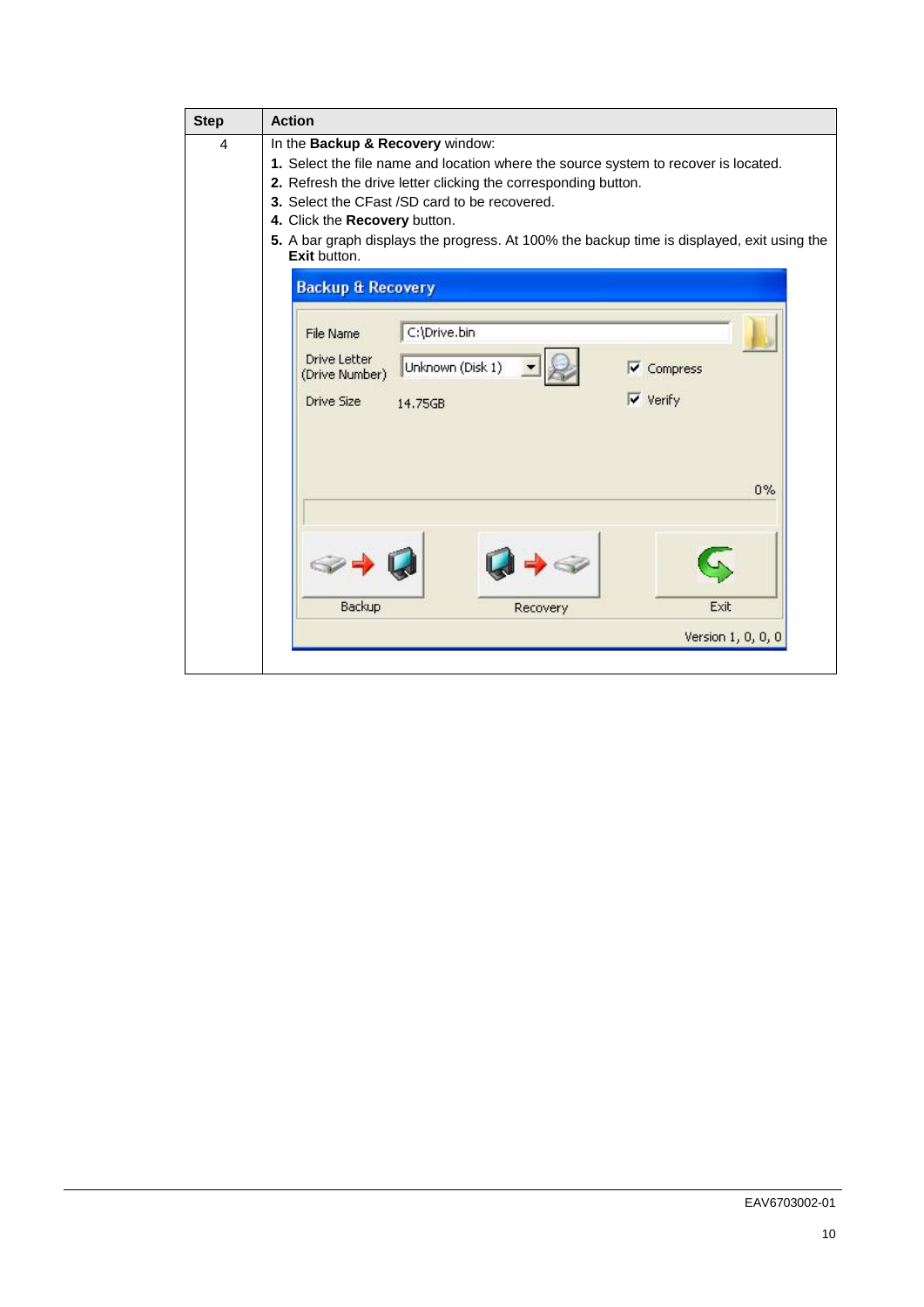#### **Backing up the System from the MAGELIS G5U Open Boxes**

#### **Requirements**

- A CFast with boot system.
- A second CFast with the system to backup  $(1)(2)$
- An external archive media (hard disk drive or USB key) connected to the USB port.
- (1) **Note**: You can use either a system CFast from another MAGELIS G5U Open Box or create a new system CFast by following the procedure to recover the system from the MAGELIS G5U Open Boxes [\(See page 12\)](#page-11-0).
- (2) **Note**: A second CFast for system backup is not included with HMIG5U. Schneider Electric reference (16GB) CFast: HMIZCFA16S.

#### **Preconditions**

## *NOTICE*

**RISK OF MALFUNCTION**

Make sure the space on the external archive media connected on the USB port is sufficient.

**Failure to follow these instructions can result in equipment damage.**

#### **Procedure**

To backup the system from the MAGELIS G5U Open Boxes, please follow the steps given below:

| <b>Step</b> | <b>Action</b>                                                            |
|-------------|--------------------------------------------------------------------------|
|             | Insert the boot system CFast in the slot 1 (system card).                |
| 2           | Insert the system CFast to be backed up in the slot 2.                   |
| 3           | Start the MAGELIS G5U system.                                            |
| 4           | Launch BackupRecovery available on Backup and Recovery DVD or Start Menu |
| 5           | For backup procedures, refer to Backing Up the System with a PC.         |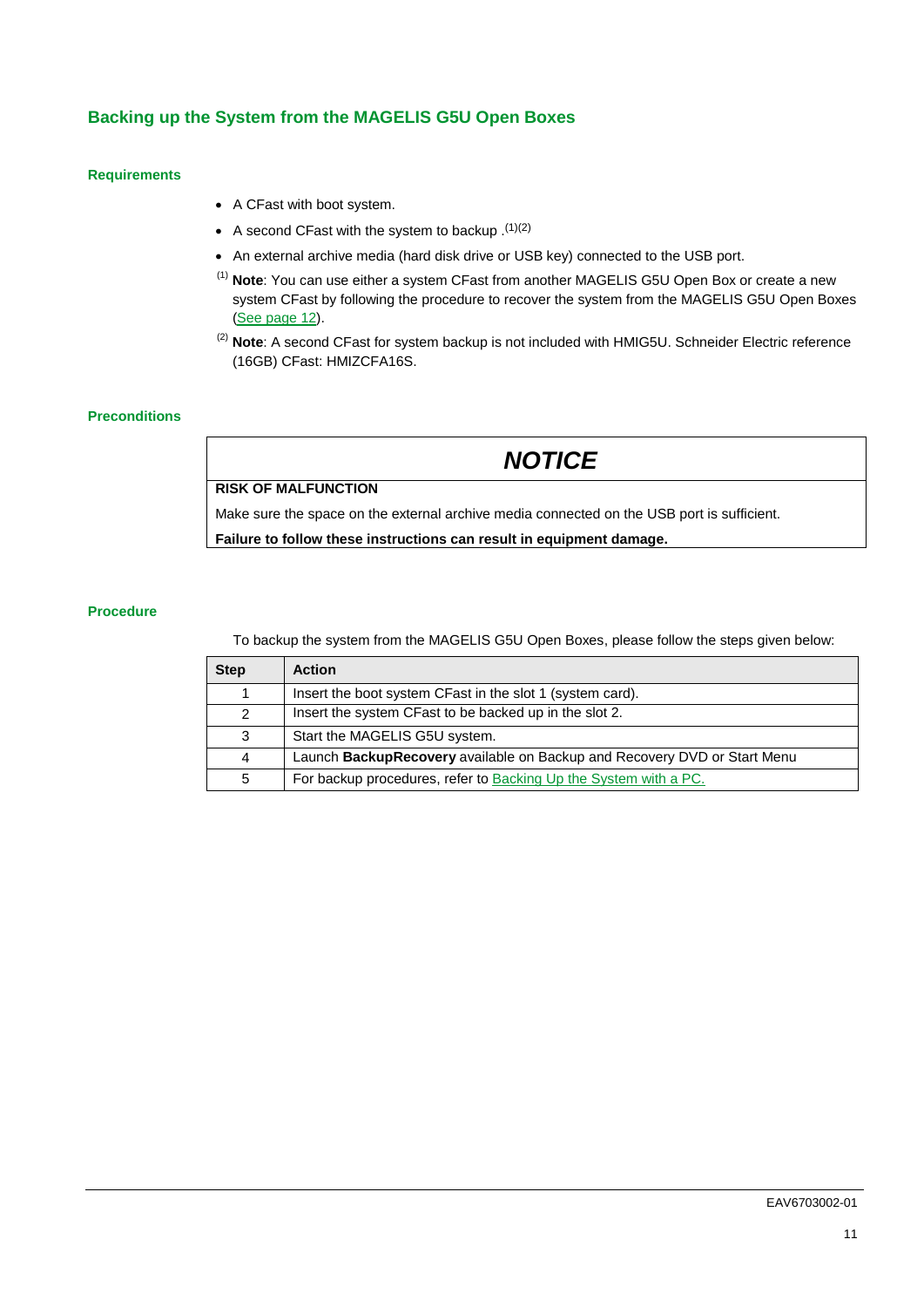#### <span id="page-11-0"></span>**Recovering the System from the MAGELIS G5U Open Boxes**

#### **Requirements**

- A CFast with boot system.
- A second CFast (blank). $(1)(2)$
- An image file to recover:
	- From the backup and recovery DVD.
	- From an external archive media (hard disk drive or USB key).
- (1) **Note**: A second CFast for system backup is not included with HMIG5U. Schneider Electric reference (16GB) CFast: HMIZCFA16S.
- (2) **Note**: Data will be overwritten if second CFast is not blank.

#### **Procedure**

To recover the system from the MAGELIS G5U Open Boxes, please follow the steps given below:

| <b>Step</b> | <b>Action</b>                                                             |
|-------------|---------------------------------------------------------------------------|
| 1           | Insert the boot system CFast in the slot 1 (system card).                 |
| 2           | Insert destination CFast in the slot 2.                                   |
| 3           | Start the MAGELIS G5U system.                                             |
| 4           | Launch BackupRecovery available on Backup and Recovery DVD or Start Menu. |
| 5           | For recovery procedures, refer to Restoring the system with a PC.         |